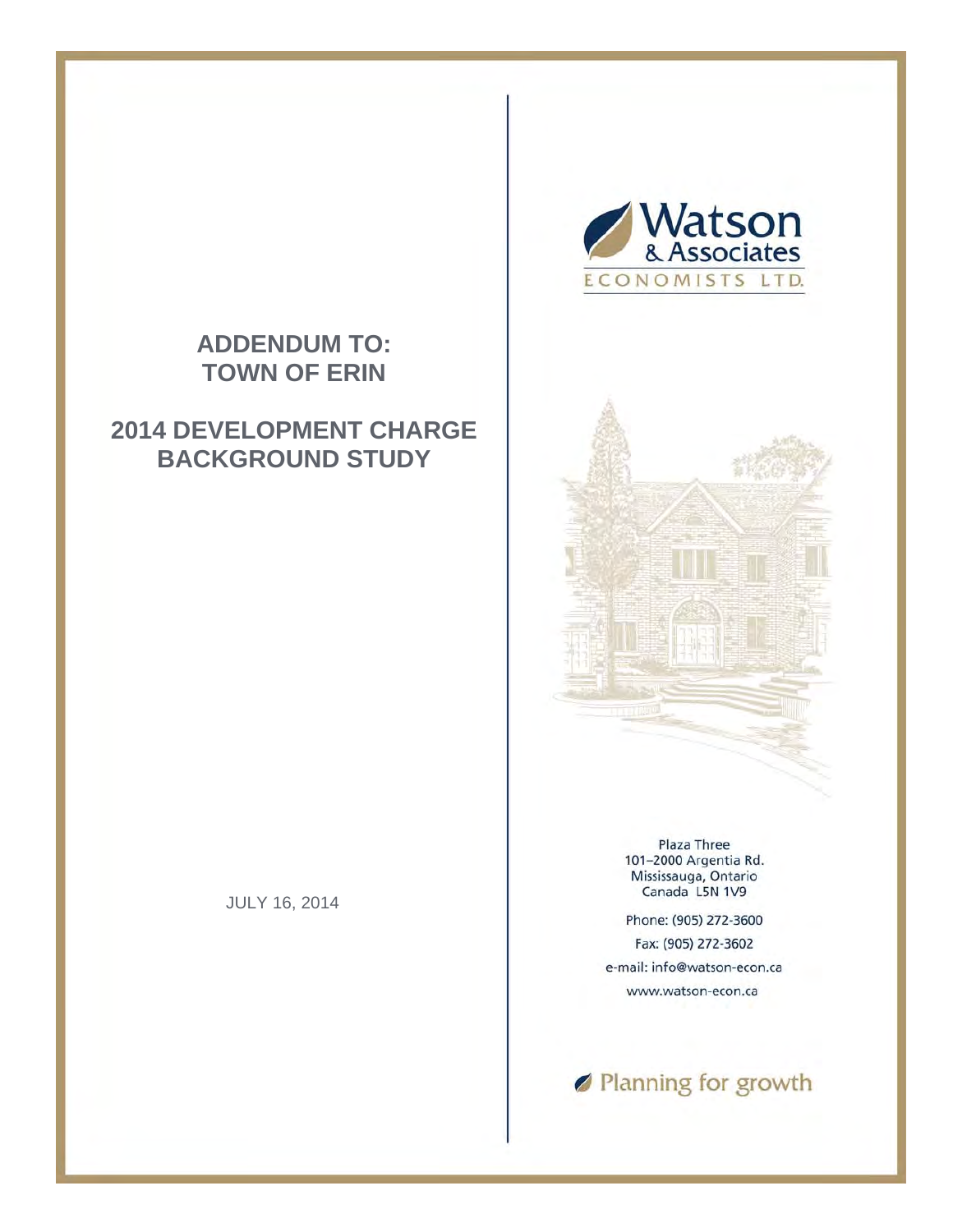# **SUMMARY OF REVISIONS MADE TO JUNE 24, 2014 DEVELOPMENT CHARGES BACKGROUND STUDY**

## **1. BACKGROUND**

Commensurate with the provisions of the *Development Charges Act, 1997*, the Town has undertaken a Development Charges (DC) Background Study and has distributed the Study to the public. The following provides a summary of the key dates in the development charge bylaw process:

June 24, 2014 – Release of the DC Background Study

July 8, 2014 – Public Meeting

July 22, 2014 – Anticipated passage of Development Charges By-law

The purpose of this revised DC Background Report is to provide for changes to the June 24, 2014 DC Background Study. These refinements are in relation to:

- The current development charges rates quoted in the study
- Clarification of the term "urban area" to mean "urban serviced area"
- Refinement to the definition of 'institutional' noted in the bylaw

These refinements will form part of the DC Background Study provided prior to by-law adoption.

#### **2. DISCUSSION**

This section of the Addendum Report provides an explanation for the above noted refinements, and quantifies their impact on the proposed schedule of charges.

Based on a review by staff, it was discovered that the current development charge rates provided on Tables 2-1 and 6-4 in the DC Background Study were reflecting 2013 rates rather than 2014 current rates. The changes to the current development charge rates quoted within the DC Background Study are as follows: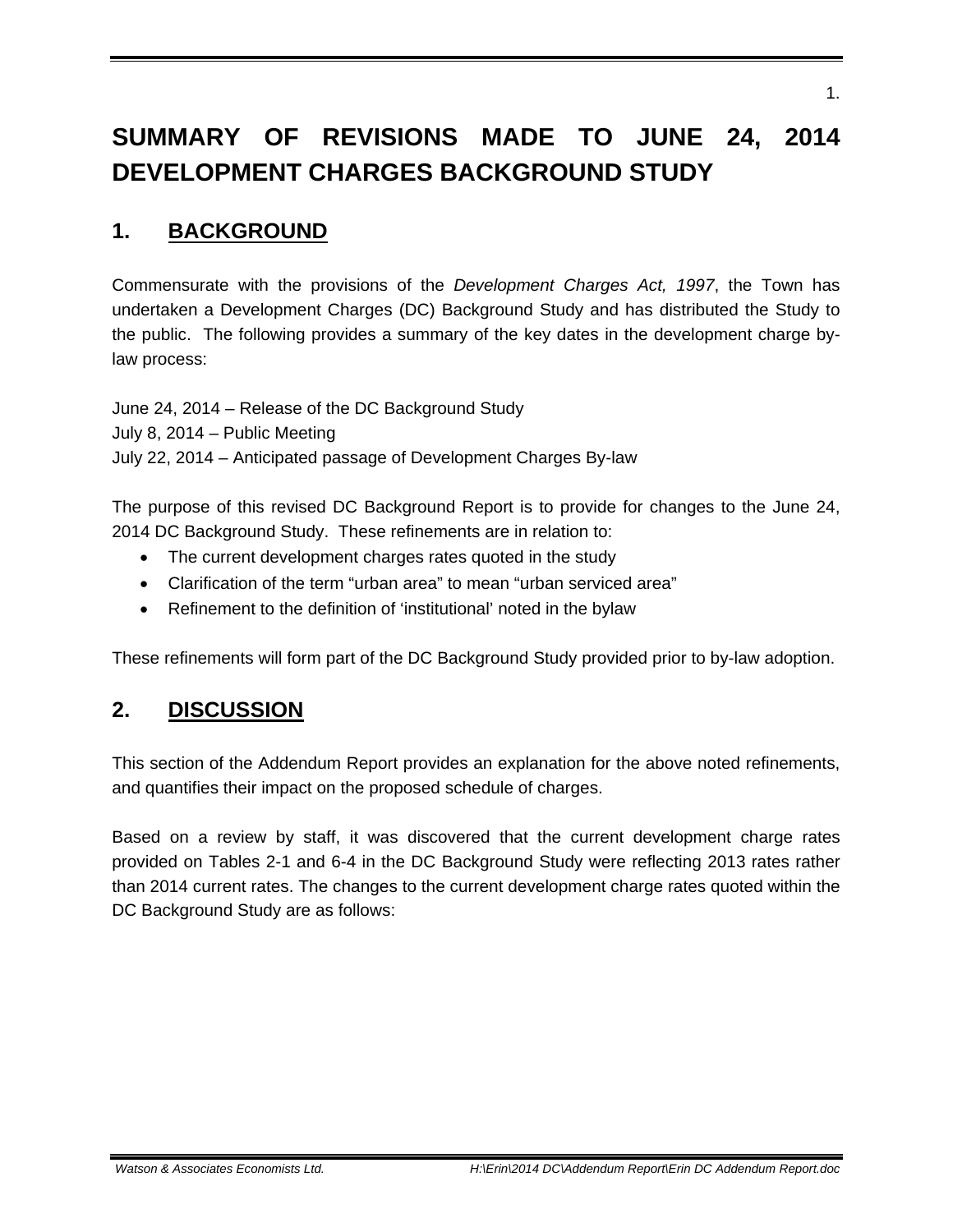|                                    | Background Study - June 24th, 2014 |                                          |              |                                          | Addendum Report - July 16, 2014             |                               |                                          |              |                                          |                                             |
|------------------------------------|------------------------------------|------------------------------------------|--------------|------------------------------------------|---------------------------------------------|-------------------------------|------------------------------------------|--------------|------------------------------------------|---------------------------------------------|
| <b>Current DC Rates</b>            | 2013                               |                                          |              |                                          | 2014                                        |                               |                                          |              |                                          |                                             |
|                                    | <b>RESIDENTIAL</b>                 |                                          |              |                                          | NON-<br><b>RESIDENTIAL</b>                  | <b>RESIDENTIAL</b>            |                                          |              | NON-<br><b>RESIDENTIAL</b>               |                                             |
|                                    | Single &<br>Semi-<br>Detached      | <b>Multiple Unit</b><br><b>Dwellings</b> | Apartments - | Apartments -<br>2+ Bedrooms < 2 Bedrooms | Non-<br>Residential -<br>Per square<br>Foot | Single &<br>Semi-<br>Detached | <b>Multiple Unit</b><br><b>Dwellings</b> | Apartments - | Apartments -<br>2+ Bedrooms < 2 Bedrooms | Non-<br>Residential -<br>Per square<br>Foot |
|                                    |                                    |                                          |              |                                          |                                             |                               |                                          |              |                                          |                                             |
| Town-Wide                          |                                    |                                          |              |                                          |                                             |                               |                                          |              |                                          |                                             |
| Services Related to a Highway      | 3,230                              | 2,582                                    | 2,007        | 1,381                                    | 1.99                                        | 3,256                         | 2,602                                    | 2,023        | 1,391                                    | 2.01                                        |
| Other Transportation Services      | 497                                | 397                                      | 309          | 213                                      | 0.30                                        | 501                           | 401                                      | 311          | 215                                      | 0.30                                        |
| <b>Fire Protection Services</b>    | 994                                | 795                                      | 618          | 425                                      | 0.43                                        | 1,003                         | 801                                      | 624          | 429                                      | 0.44                                        |
| Outdoor Recreation services        | 741                                | 592                                      | 461          | 317                                      | 0.04                                        | 748                           | 597                                      | 465          | 320                                      | 0.04                                        |
| <b>Indoor Recreadtion Services</b> | 2.168                              | 1.733                                    | 1.347        | 927                                      | 0.14                                        | 2,185                         | 1.747                                    | 1.358        | 932                                      | 0.14                                        |
| Administration                     | 537                                | 429                                      | 334          | 229                                      | 0.33                                        | 541                           | 433                                      | 337          | 231                                      | 0.33                                        |
| Total Town-wide Charges            | 8,168                              | 6,529                                    | 5,075        | 3,491                                    | 3.24                                        | 8,234                         | 6,581                                    | 5,118        | 3,518                                    | 3.26                                        |
| <b>Urban Services</b>              |                                    |                                          |              |                                          |                                             |                               |                                          |              |                                          |                                             |
| Water                              | 5,052                              | 4,039                                    | 3,139        | 2,159                                    | 1.91                                        | 5,092                         | 4,070                                    | 3,164        | 2,176                                    | 1.93                                        |
| Total Urban Serviced Area Charges  | 13,220                             | 10,568                                   | 8,214        | 5,650                                    | 5.15                                        | 13,326                        | 10,651                                   | 8,282        | 5,694                                    | 5.19                                        |

In addition, Tables 2-1, 6-3 and 6-4 in the DC Background Study were updated to clarify that the "urban area" is referring to areas that are serviced by Town water. As a result, the "urban area" charge has been renamed to "urban serviced area" charge.

The final refinement needed relates to the definition of "institutional" within the proposed bylaw. The definition in the DC Background Study referred to the fact that institutional included "land, buildings or structures or any part thereof used by any organization, group or association for promotion of charitable, educational or benevolent objectives and not for profit or gain". The addendum further defines "charitable" to be "registered in accordance with the Income Tax Act".

In summary, the revisions discussed above have no impact on the proposed schedule of charges.

Based upon the above, the following revisions have been made to the June 24<sup>th</sup> Background Study and are included herein:

- Page 1-2 to 1-3 updated wording to include the release of the Addendum report;
- Page 2-2 updated Table 2-1 to include current 2014 development charge rates as well as change in wording to reflect "Urban Serviced Area" charges;
- Page 6-3 updated Table 6-3 to change wording to reflect "Urban Services Area" charges;
- Page 6-3 updated Table 6-4 to reflect the current 2014 development charge rates as well as change in wording to reflect "Urban Services Area" charges;
- Page E-4 updated to include a refinement to the definition of 'institutional'; and
- Page E-14 Schedule B to the bylaw updated to reflect "Urban Services Area" wording change.

2.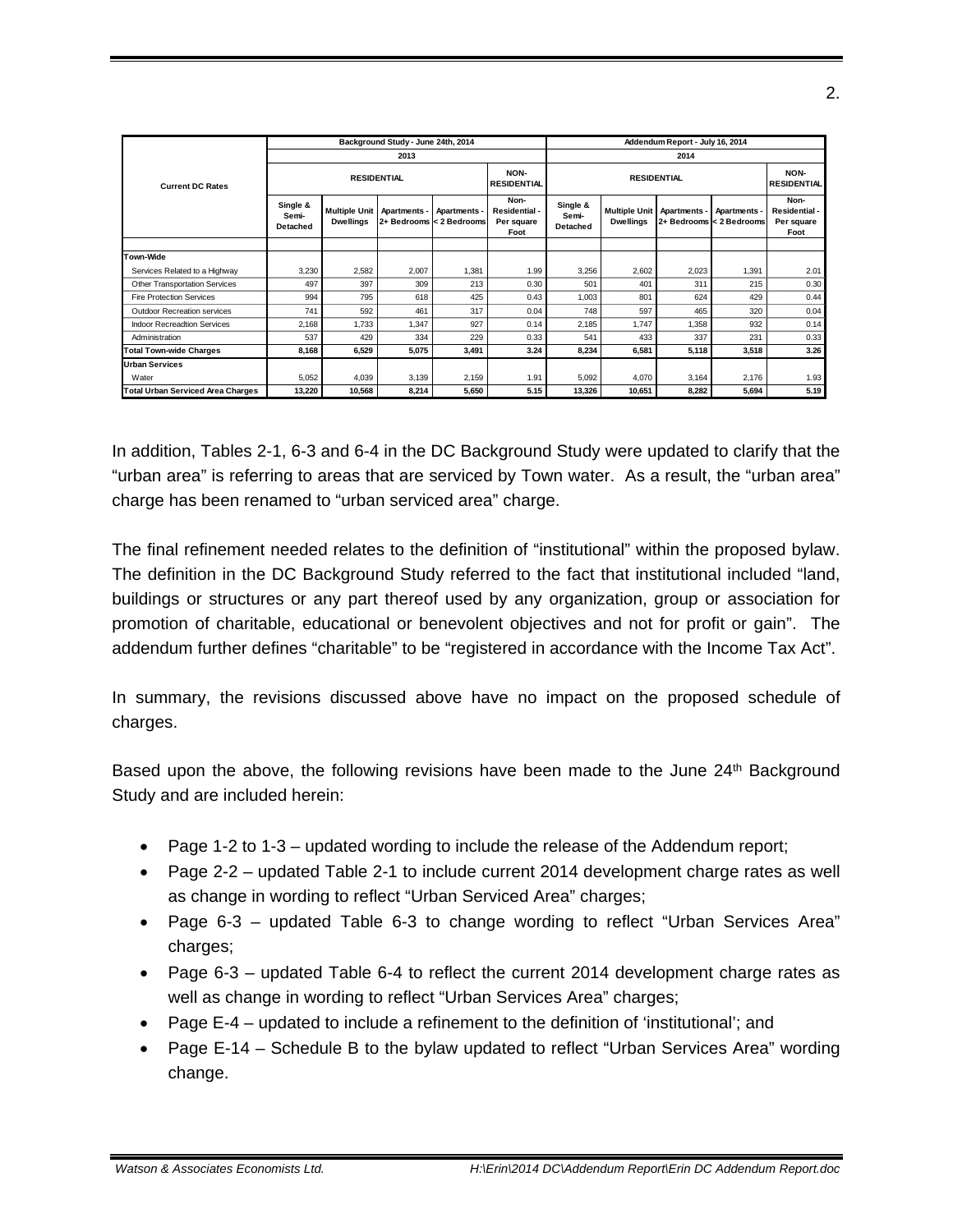# **AMENDED PAGES**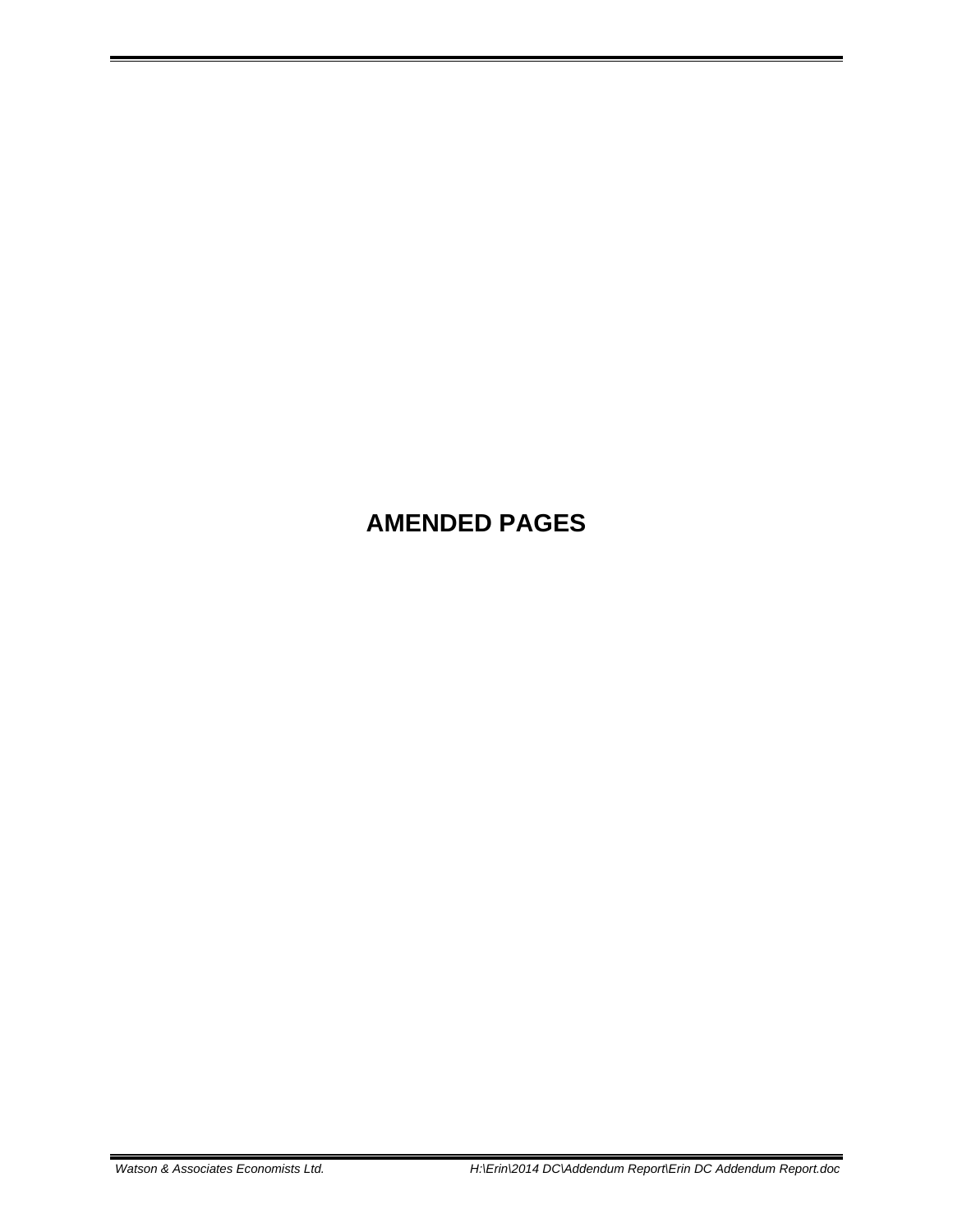## **1.2 Summary of the Process**

The Public Meeting required under Section 12 of the *Development Charges Act, 1997*, has been scheduled for July 8, 2014. Its purpose is to present the study to the public and to solicit public input on the proposed DC By-Law. The meeting is also being held to answer any questions regarding the study's purpose, methodology and the proposed modifications to the Town's development charges by-law.

In accordance with the legislation, the DC Background Study and proposed DC By-Law will be available for public review by June 24, 2014. The DC Addendum report will be available to the public on July 16, 2014.

The process to be followed in finalizing the report and recommendations includes:

- consideration of responses received prior to, at or immediately following the Public Meeting; and
- finalization of the Study and Council adoption of the DC by-law, currently scheduled for July 22, 2014.

Figure 1-1 outlines the proposed schedule to be followed with respect to the development charge by-law adoption process.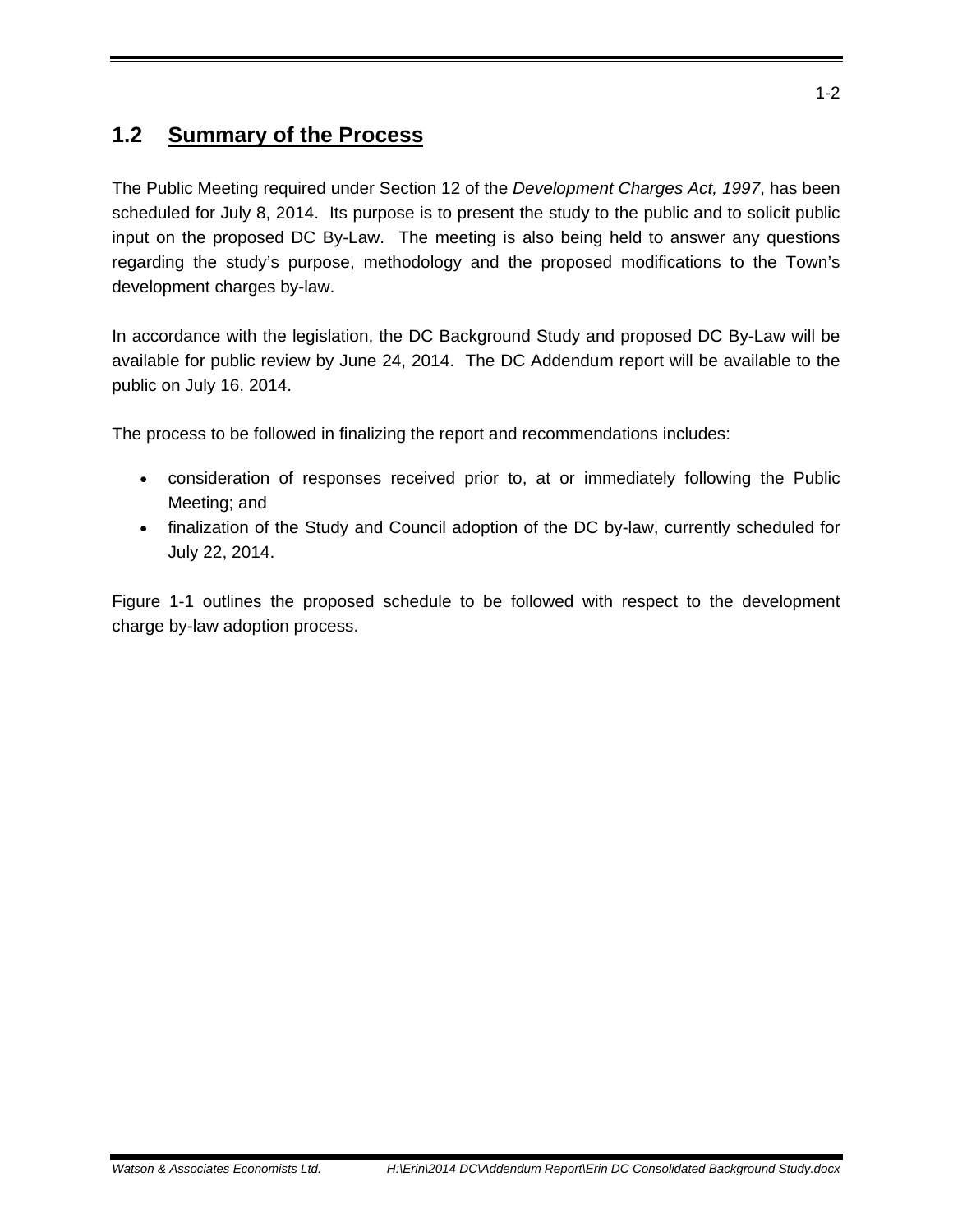| <b>FIGURE 1-1</b>                                |
|--------------------------------------------------|
| SCHEDULE OF KEY DEVELOPMENT CHARGE PROCESS DATES |
| FOR THE TOWN OF ERIN                             |

| 1.  | Data collection, staff interviews, preparation of DC<br>calculations          | May - June 2014                   |  |
|-----|-------------------------------------------------------------------------------|-----------------------------------|--|
| 2.  | Preparation of Draft DC findings                                              | June, 2014                        |  |
| 3.  | Review of draft findings with Staff                                           | June, 2014                        |  |
| 4.  | Statutory notice of Public Meeting Ad placed in<br>newspaper(s)               | by June 17, 2014                  |  |
| 5.  | DC Background Study and proposed DC By-Law made<br>available to the public    | June 24, 2014                     |  |
| 6.  | <b>Public Meeting of Council</b>                                              | July 8, 2014                      |  |
| 7.  | DC Addendum Report made available to the Public                               | July 16, 2014                     |  |
| 8.  | Council considers adoption of DC Background Study and<br>passage of DC By-Law | July 22, 2014                     |  |
| 9.  | Newspaper notice given of by-law passage                                      | By 20 days after<br>passage       |  |
| 10. | Last day for by-law appeal                                                    | 40 days after passage             |  |
| 11. | Town makes available DC pamphlet                                              | By 60 days after in<br>force date |  |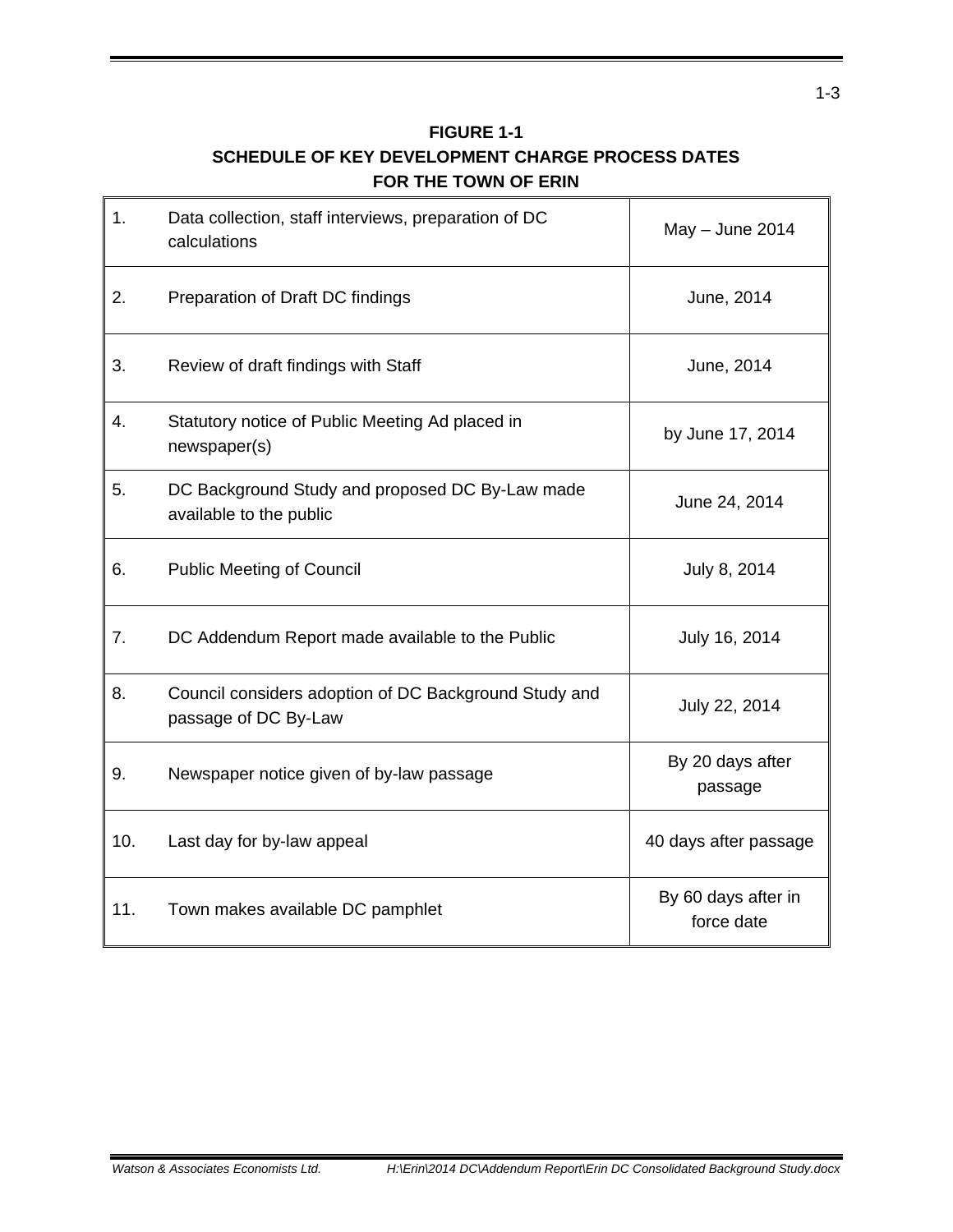**Table 2-1 Town of Erin Current Development Charges** 

|                                      | 2014                              |                                          |                                    |                              |                                      |  |  |
|--------------------------------------|-----------------------------------|------------------------------------------|------------------------------------|------------------------------|--------------------------------------|--|--|
| <b>Current DC Rates</b>              |                                   | <b>NON-RESIDENTIAL</b>                   |                                    |                              |                                      |  |  |
|                                      | Single & Semi-<br><b>Detached</b> | <b>Multiple Unit</b><br><b>Dwellings</b> | Apartments - 2+<br><b>Bedrooms</b> | Apartments - <<br>2 Bedrooms | Non-Residential -<br>Per square Foot |  |  |
|                                      |                                   |                                          |                                    |                              |                                      |  |  |
| Town-Wide                            |                                   |                                          |                                    |                              |                                      |  |  |
| Services Related to a Highway        | 3.256                             | 2,602                                    | 2,023                              | 1,391                        | 2.01                                 |  |  |
| <b>Other Transportation Services</b> | 501                               | 401                                      | 311                                | 215                          | 0.30                                 |  |  |
| <b>Fire Protection Services</b>      | 1.003                             | 801                                      | 624                                | 429                          | 0.44                                 |  |  |
| <b>Outdoor Recreation services</b>   | 748                               | 597                                      | 465                                | 320                          | 0.04                                 |  |  |
| <b>Indoor Recreadtion Services</b>   | 2,185                             | 1,747                                    | 1,358                              | 932                          | 0.14                                 |  |  |
| Administration                       | 541                               | 433                                      | 337                                | 231                          | 0.33                                 |  |  |
| Total Town-wide Charges              | 8,234                             | 6,581                                    | 5,118                              | 3,518                        | 3.26                                 |  |  |
| Urban Serviced Area Charges          |                                   |                                          |                                    |                              |                                      |  |  |
| Water                                | 5,092                             | 4,070                                    | 3,164                              | 2,176                        | 1.93                                 |  |  |
| Total Urban Serviced Area Charges    | 13,326                            | 10,651                                   | 8,282                              | 5,694                        | 5.19                                 |  |  |

#### **2.5 Exemptions**

The Town's existing DC by-law includes statutory exemptions from payment of development charges with respect to:

- $\bullet$  Industrial building expansions up to 50% of GFA;
- Intensification within existing residential developments, with up to 2 additional apartments permitted within existing low density dwellings and 1 additional dwelling unit permitted within medium and high density dwellings; and
- Local government and school boards.

The DC by-law also provides non-statutory exemptions from payment of development charges with respect to:

- lands, buildings or structures used for a place of worship or for the purposes of a churchyard or cemetery exempt from taxation under the *Assessment Act*;
- a public hospital receiving aid under the *Public Hospitals Act* R.S.O. 1990, Chap. P.40, as amended, or any successor thereof;
- the development of non-residential farm buildings constructed for bona-fide farm uses, which qualify as a farm business, being that which operates with a valid Farm Business Registration Number and is assessed in the Farmland Realty Tax Class.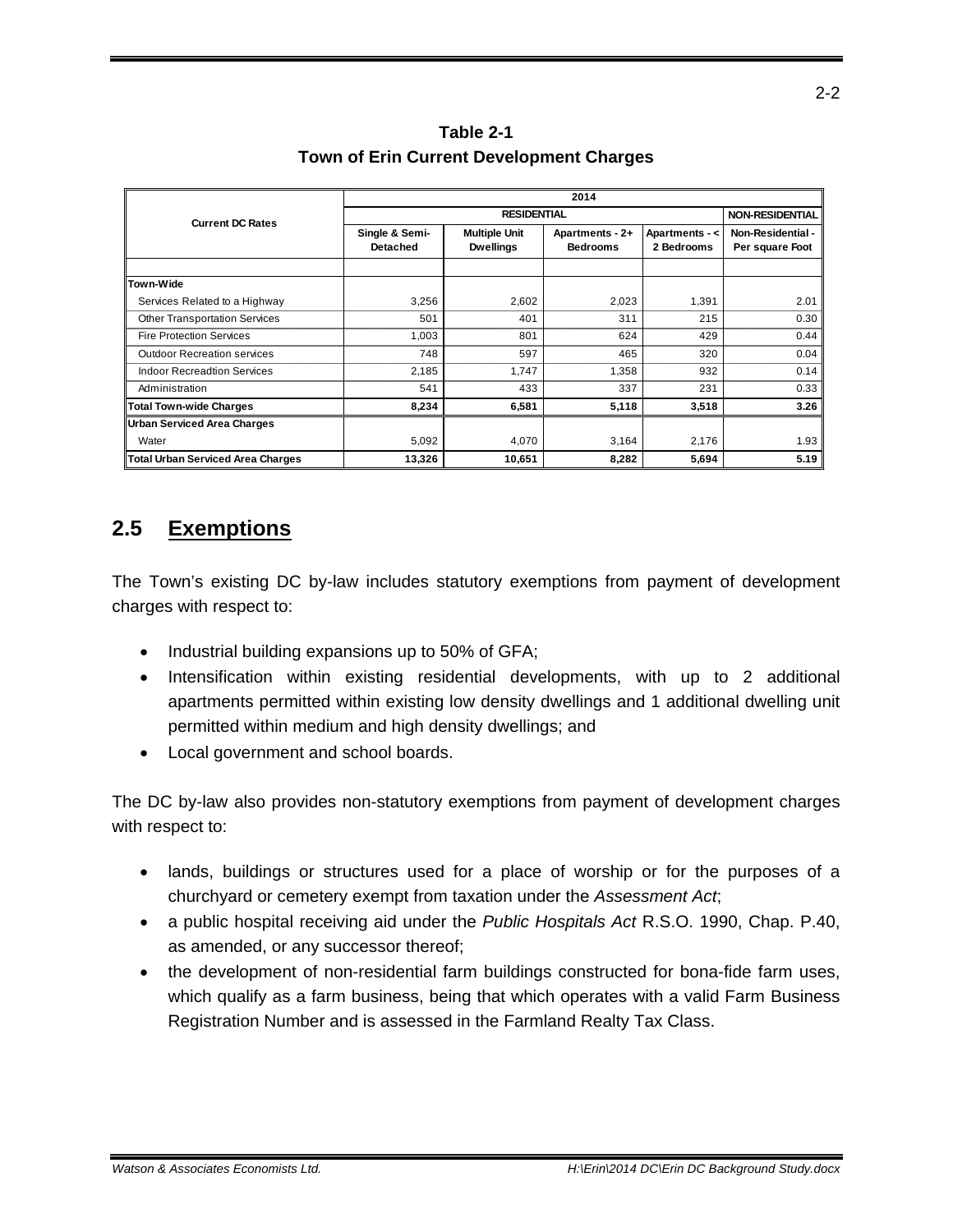#### **TABLE 6-3**

**SCHEDULE OF DEVELOPMENT CHARGES**

|                                      |                                              | <b>NON-RESIDENTIAL</b>             |                                                                |                              |                                              |
|--------------------------------------|----------------------------------------------|------------------------------------|----------------------------------------------------------------|------------------------------|----------------------------------------------|
| <b>Service</b>                       | Single and Semi-<br><b>Detached Dwelling</b> | <b>Apartments - 2</b><br>Bedrooms+ | <b>Apartments -</b><br><b>Bachelor and 1</b><br><b>Bedroom</b> | <b>Other Multiples</b>       | (per ft <sup>2</sup> of Gross Floor<br>Area) |
| <b>Municipal Wide Services:</b>      |                                              |                                    |                                                                |                              |                                              |
| <b>Transportation Services</b>       | 5,494                                        | 3,120                              | 2,645                                                          | 4,273                        | 2.62                                         |
| <b>Fire Protection Services</b>      | 2,143                                        | 1,217                              | 1,032                                                          | 1,667                        | 0.86                                         |
| Parks and Recreation Services        | 1,789                                        | 1,016                              | 861                                                            | 1,391                        | 0.19                                         |
| <b>Administration - Studies</b>      | 700                                          | 398                                | 337                                                            | 544                          | 0.33                                         |
| <b>Total Municipal Wide Services</b> | \$<br>10,126                                 | - \$<br>5,751                      | \$<br>4,875                                                    | -\$<br>$7,876$ $\frac{1}{5}$ | 4.01                                         |
| <b>IUrban Services</b>               |                                              |                                    |                                                                |                              |                                              |
| <b>Water Services</b>                | 3,116                                        | 1,770                              | $1,500$   \$                                                   | 2,424                        | 1.30                                         |
| <b>Total Urban Services</b>          | \$<br>3,116                                  | Ŝ.<br>1,770                        | 1,500<br>\$                                                    | \$<br>2,424                  | \$<br>1.30                                   |
| IGRAND TOTAL RURAL AREA              | $10,126$   \$<br>\$                          | 5,751                              | $4,875$ \$<br>Ŝ.                                               | $7,876$ $\frac{1}{5}$        | 4.01                                         |
| IGRAND TOTAL URBAN SERVICED AREA     | $13,242$   \$<br>\$                          | $7,521$ \$                         | 6,375                                                          | 10,299<br>- 5                | 5.31<br>∣ \$                                 |

**TABLE 6-4 COMPARISON OF CURRENT AND CALCULATED DEVELOPMENT CHARGES FOR SPECIFIC TYPES OF DEVELOPMENT**

#### **Residential (Single Detached) Comparison Non-Residential (per ft².) Comparison**

#### **Service Current Calculated Service Current Calculated Municipal Wide Services: Municipal Wide Services:** Transportation Services  $\begin{array}{ccc} \n\text{3,757} & \text{2.31} \\
\text{5.313} & \text{3.321} \\
\text{7.433} & \text{2.331} \\
\text{8.533} & \text{2.331} \\
\text{9.533} & \text{1.331} \\
\text{10.533} & \text{1.331} \\
\text{11.533} & \text{1.331} \\
\text{12.533} & \text{1.331} \\
\text{13.533} & \text{1.331} \\
\text{1$ Fire Protection Services  $\begin{array}{ccc} \vert & \frac{\sqrt{3}}{2} \\ \vert & \frac{\sqrt{3}}{2} \\ \vert & \frac{\sqrt{3}}{2} \end{array}$  2,143 Parks and Recreation Services \$ 2,933 \$ 1,789 Parks and Recreation Services \$ 0.18 \$ 0.19 Administration - Studies  $\begin{array}{ccc} 1 \text{ s} & 541 & \text{ s} & 700 \\ 2 \text{ s} & 2.33 & \text{ s} & 0.33 \\ 3 \text{ s} & 2.33 & \text{ s} & 0.33 \\ 4 \text{ s} & 2 \text{ s} & 0.33 & \text{ s} \end{array}$ **Total Municipal Wide Services**  $\boxed{\$ \ \ \ \ \ 8,234 \ \ \ \$ \ \ \ \ \ 10,126}$ **Urban Serviced Area Services: Urban Serviced Area Services:** Water Services **1.5 a. 3.116** \$ 1.416 **Total Urban Serviced Area Services**  $\begin{bmatrix} \$ & 5,092 \end{bmatrix}$  \$ 1,116 **Grand Total - Urban Serviced Area \$ 13,326 \$ Grand Total - Urban Serviced Area 13,242 \$ 5.19 \$ 5.31**

| <b>Service</b>                            | <b>Current</b> |    | Calculated |  |
|-------------------------------------------|----------------|----|------------|--|
| <b>Municipal Wide Services:</b>           |                |    |            |  |
| <b>Transportation Services</b>            | \$<br>2.31     | S  | 2.62       |  |
| <b>Fire Protection Services</b>           | \$<br>0.44     | \$ | 0.86       |  |
| Parks and Recreation Services             | \$<br>0.18     | \$ | 0.19       |  |
| <b>Administration - Studies</b>           | \$<br>0.33     | \$ | 0.33       |  |
| <b>Total Municipal Wide Services</b>      | \$<br>3.26     | \$ | 4.01       |  |
| <b>Urban Serviced Area Services:</b>      |                |    |            |  |
| <b>Water Services</b>                     | \$<br>1.93     | S  | 1.30       |  |
| <b>Total Urban Serviced Area Services</b> | \$<br>1.93     | \$ | 1.30       |  |
| Grand Total - Urban Serviced Area         | \$<br>5.19     |    | 5.31       |  |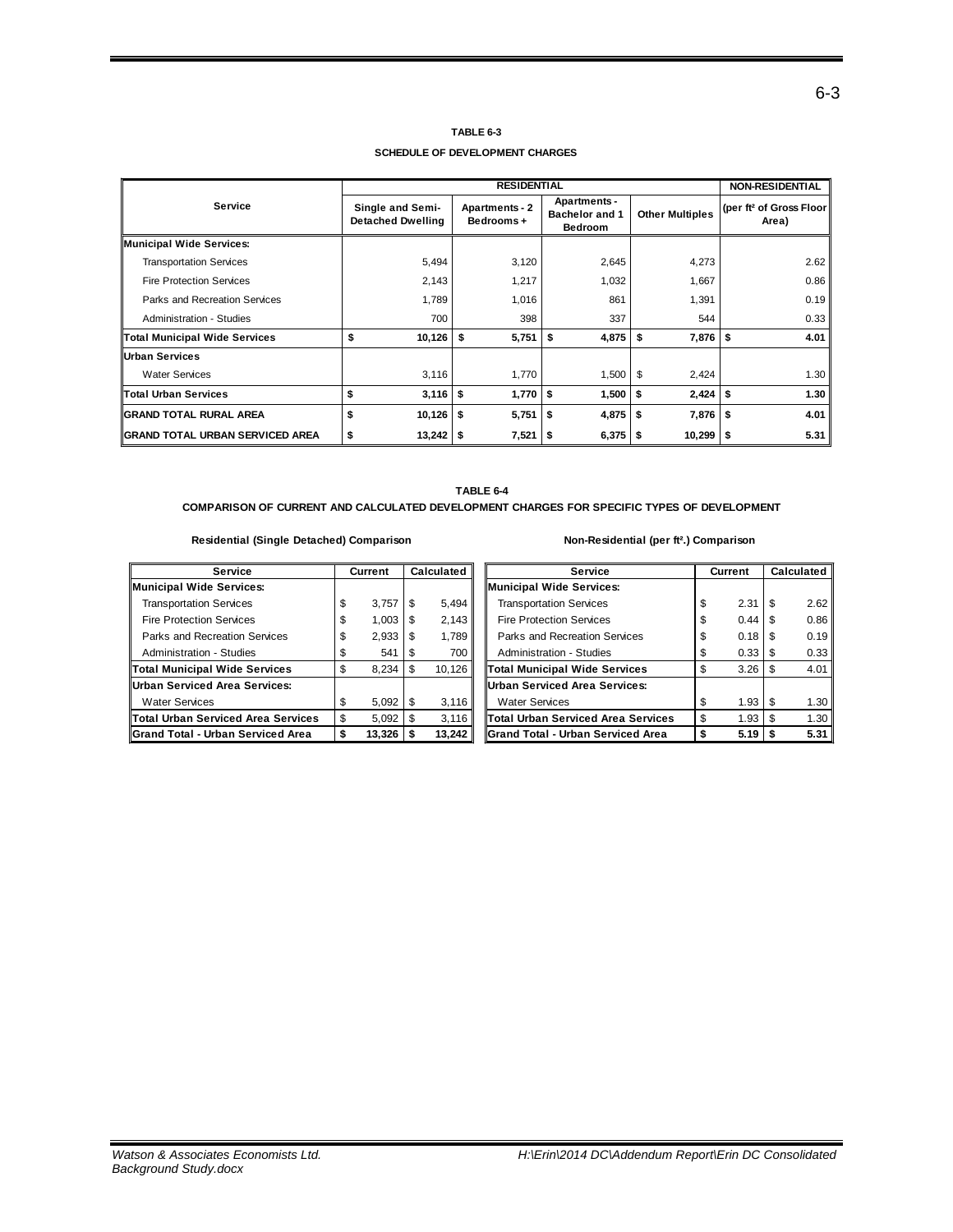ventilating, electrical, mechanical or telecommunications equipment that service the building;

- (ii) loading facilities above or below grade; and
- (iii) a part of the building or structure below grade that is used for the parking of motor vehicles or for storage or other accessory use;

 "industrial" means lands, buildings or structures used or designed or intended for use for manufacturing, processing, fabricating or assembly of raw goods, warehousing or bulk storage of goods, and includes office uses and the sale of commodities to the general public where such uses are accessory to an industrial use, but does not include the sale of commodities to the general public through a warehouse club;

"Institutional" means land, buildings, structures or any part thereof used by any organization, group or association for promotion of charitable (registered in accordance with the *Income Tax Act*), educational or benevolent objectives and not for profit or gain;

"Local Board" means a school board, public utility, commission, transportation commission, public library board, board of park management, local board of health, board of commissioners of police, planning board, or any other board, commission, committee, body or local authority established or exercising any power or authority under any general or special Act with respect to any of the affairs or purposes, including school purposes, of the Town of Erin or any part or parts thereof;

"local services" means those services, facilities or things which are under the jurisdiction of the Town and are related to a plan of subdivision or within the area to which the plan relates in respect of the lands under Sections 41, 51 or 53 of the *Planning Act*, R.S.O. 19990, Chap. P.13, as amended, or any successor thereof;

"multiple dwellings" means all dwellings other than single-detached, semi-detached and apartment unit dwellings;

"non-residential use" means a building or structure of any kind whatsoever used, designed or intended to be used for other than a residential use;

"Official Plan" means the Official Plan adopted for the Town, as amended and approved;

"Owner" means the owner of land or a person who has made application for an approval for the development of land upon which a development charge is imposed'